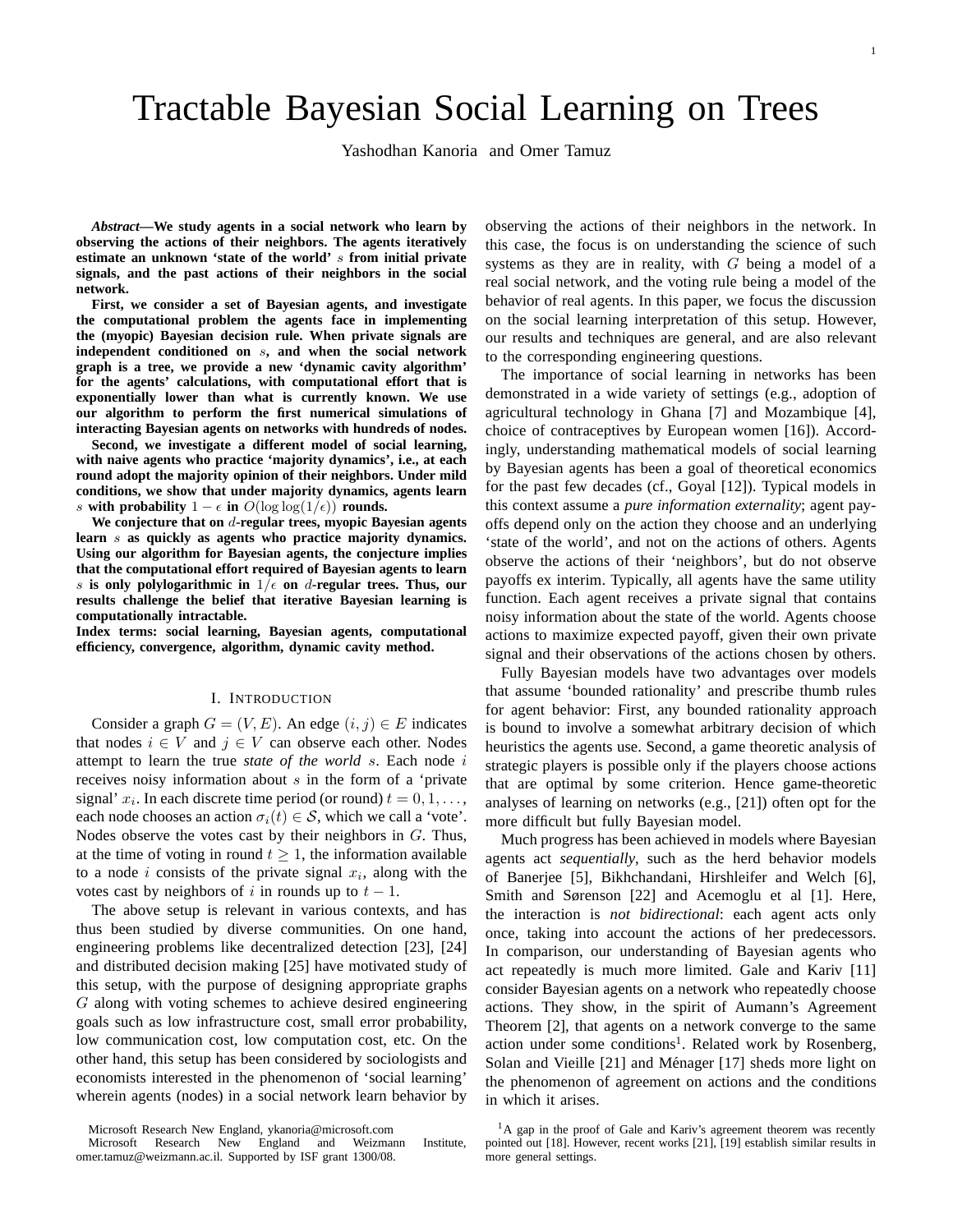However, the following questions remain essentially unanswered:

- (I) What action do the agents converge to, e.g., what is the distribution of this consensus action?
- (II) What are the dynamics of such interactions, e.g., what is the rate of agreement/convergence?

There has been a parallel development of non-Bayesian models of reasoning for social learning and social experimentation<sup>2</sup>, e.g., those of Ellison and Fudenberg [10], Bala and Goyal [3], and DeGroot [8]. Such modelling approaches appear to be driven by two primary motivating factors (see, e.g., [10], [3]): (i) Real agents may not be Bayesian. (ii) The desire to *"keep the model mathematically tractable"* [3], and also computationally tractable; since Bayesian models seem to lack these properties. This leads us to another open question in the context of Bayesian agents who act repeatedly:

(III) Are the computations required of the agents feasible?

We consider a model that features repeated bidirectional interaction between fully Bayesian agents connected by a social network. Our model is a specialization of the model of Gale and Kariv [11]. We consider a group of Bayesian agents, each with a private signal that carries information on an unknown state of the world s. The individuals form a social network, so that each observes the actions of some subset of others, whom we call her neighbors. The agents must repeatedly choose between a set of possible actions, the relative merit of which depends on the state of the world s. The agents iteratively learn by observing their neighbors' actions, and picking an action that is myopically optimal, given their information. Thus, the interaction between agents is not strategic, and is characterized by information externalities.

Even in the simple case of two states of the world, binary private signals and two possible actions, the required calculations appear to be very complicated. A naïve dynamic programming algorithm is exponential in the number of individuals. Although this algorithm seems to be well known, we could not find a complete description of it in the literature and hence supply it for completeness in Section IV. Since at iteration  $t$  one may consider only agents at distance  $t$ , then in graphs of maximum degree  $d$  (on which we focus) the number of individuals to consider is  $O(\min(n, d^t))$ , and the computational effort required of each individual to compute their action at time t is  $t2^{O(\min(n, d^t))}$ . Obviously, this grows very rapidly. As Gale and Kariv remark [11], "The computational difficulty of solving the model is massive even in the case of three persons." This prevents them from even simulating networks with more than three nodes.

We describe a novel algorithm for the agents' calculation in our model, when the social network graph is a tree or nearly a tree. This algorithm has running time that is exponentially smaller than the naïve dynamic program, reducing the computational effort to  $2^{O(\min(n, td))}$ .

Using our algorithm we are able to run numerical simulations of the social learning process. This extends the work of Gale and Kariv [11], who simulated the process for three agents, to much larger networks<sup>3</sup>. We use our algorithm to investigate questions (I) and (II): We numerically evaluate the probability that the agents learn the optimal action, and its progress with time. We observe rapid learning of the optimal action in certain previously unexplored settings: We consider a model with two possible states of the world and two corresponding actions ('votes'), so the agents are in effect trying to estimate the state of the world and revealing their estimates to their neighbors. The social networks in these analyses were chosen to be  $d$ -regular (infinite) trees, i.e., trees in which each node has  $d$  neighbors. The simulations suggest that, on regular trees, the number of iterations needed under Bayesian learning to estimate s correctly with probability  $1-\epsilon$ is  $O(\log \log(1/\epsilon))$ .

We conjecture that the error probability under Bayesian updates is no larger than the error probability under a different 'majority' update rule, in which agents adopt the opinion of the majority of their neighbors in the previous round. Our numerical results support this conjecture. We prove that for the majority update rule, the number of iterations needed to estimate s correctly with probability  $1 - \epsilon$  is  $O(\log \log(1/\epsilon))$ , for regular trees of degree at least five<sup>4</sup>. Our conjecture then implies, again, that the number of iterations needed to estimate s correctly with probability  $1 - \epsilon$  is  $O(\log \log(1/\epsilon))$ . Thus, assuming the conjecture, the computational effort required of Bayesian agents drops from quasi-polynomial in  $1/\epsilon$  (using the naïve dynamic program) to polynomial in  $log(1/\epsilon)$  (i.e., polylogarithmic in  $1/\epsilon$ ), making Bayesian learning computationally tractable. Thus, our results shed new light on question (III), suggesting a positive answer in the case of tree graphs.

Our algorithmic approach works provided the local neighborhood of a node is tree structured. The restriction of the discussion to tree or tree-like social networks certainly excludes many natural settings that tend to exhibit highly clustered social graphs. However, in some cases artificially constructed networks have no or few loops by design; these include some highly hierarchical or compartmentalized organizations, as well as some physical communication networks where redundancy is expensive, and the least expensive connected network is a tree. Furthermore, the fact that this non-trivial class of networks does not present a major computational hurdle for fully Bayesian calculations may in itself be somewhat surprising.

A key technique used in this paper is the dynamic cavity method, introduced by Kanoria and Montanari [13] in their study of 'majority updates' on trees, a model also motivated by social learning. This technique is a dynamical version of the cavity method of statistical physics and appears promising for the analysis of iterative tree processes in general. The key idea is the following: In a dynamical setting on a tree graph, there is correlation in the trajectories of neighbors of

<sup>2</sup>Social experimentation settings are closely related to social learning settings: Here agents can observe (noisy) payoffs received by themselves and their neighbors for different actions, and can use the results of these 'experiments' to learn.

<sup>&</sup>lt;sup>3</sup>In each of our numerical analyses, agents receive information (directly or indirectly) from hundreds of distinct nodes.

<sup>4</sup>This result should be of independent interest. Majority dynamics is a reasonable model of social learning with bounded rationality. It is also relevant in other contexts like consensus in distributed systems[20]. We consider the results a main technical contribution of the paper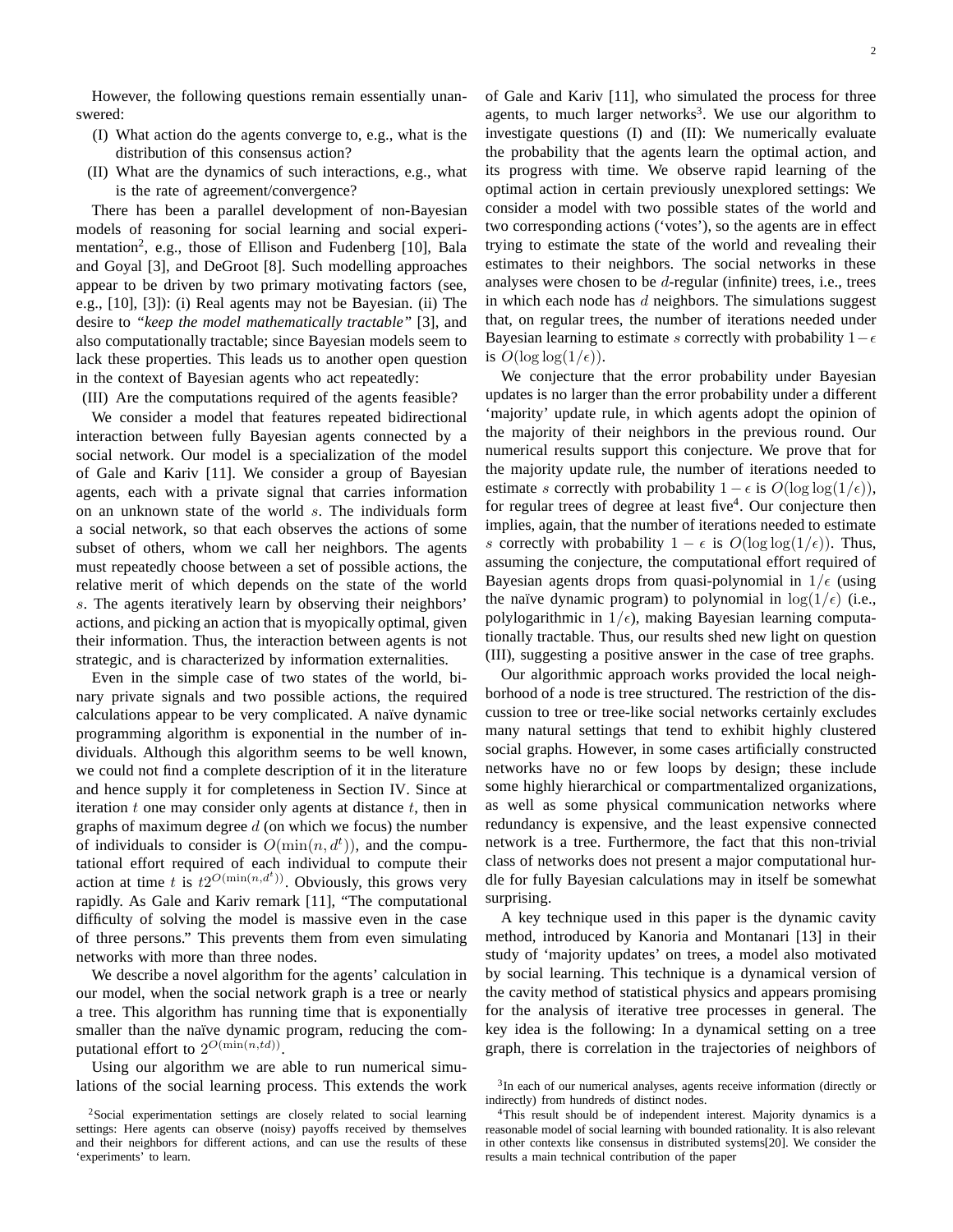a node due to a nodes own past actions. The dynamic cavity method allows to exactly account for these correlations. In this work, we use this method for the first time to give a new algorithmic result, enabling efficient computation by nodes. This is in contrast to the case of majority updates, where the update rule is computationally trivial. Our algorithmic and analytical approach leveraging the dynamic cavity method may be applicable to a range of iterative update situations on locally treelike graphs.

A short conference version of this paper [15] contains a description of the dynamic cavity based algorithm and statements of the main results without proofs.

## *A. Outline of the paper*

We describe and discuss our model in Section II. We state our main results in Section III. Section IV presents a naïve dynamic programming algorithm. Section V presents our main contribution: a dynamic cavity method based algorithm for tree graphs, along with a proof of correctness and analysis of running time. We prove our convergence results in Section VI. Section VII discusses our conjecture regarding convergence (Conjecture III.5) and presents numerical results.

## II. MODEL

The model we consider is a simplified version of the model of social learning introduced by Gale and Kariv [11]. We first give a minimal mathematical description of our model, postponing a discussion on knowledge assumptions and rationality. For ease of exposition, we make use of a simple model that captures the essential features of the problem. In Section II-A, we motivate our model in the context of rational agents, state our knowledge assumptions, and explain how some of our simplifications are merely cosmetic.

Consider a graph  $G = (V, E)$ , representing a network of agents, with  $V$  being the set of agents and  $E$  being the social ties between them. An edge  $(i, j)$  indicates that agents i and *i* can observe each other.

Agents attempt to learn the true *state of the world*  $s \in S$ , where S is finite. Each agent i receives a private signal  $x_i \in \mathcal{X}$ , where  $X$  is finite. Private signals are independent conditioned on  $s$ , i.e.,

$$
\mathbb{P}[s, x_1, \ldots, x_n] = \mathbb{P}[s] \prod_{i \in V} \mathbb{P}[x_i|s].
$$

In each discrete time period (or round)  $t = 0, 1, \ldots$ , each agent  $i \in V$  chooses an action  $\sigma_i(t) \in S$ , which we call a 'vote'. Agents observe the votes cast by their neighbors in G. Thus, at the time of voting in round  $t \geq 1$ , the information available to an agent consists of the private signal she received initially, along with the votes cast by her neighbors in rounds up to  $t-1$ . In each round, each agent votes for the most likely state of the world that she currently believes is most likely, given the Bayesian posterior distribution she computes.

We denote by  $\partial i$  the neighbors of agent i, not including *i*, i.e.,  $\partial i \equiv \{j : (i,j) \in E\}$ . We use  $\sigma_i^t \equiv$  $(\sigma_i(0), \sigma_i(1), \ldots, \sigma_i(t))$  to denote all of agent *i*'s votes, up to

and including time t. We call  $\sigma_i \equiv (\sigma_i(0), \sigma_i(1), ...)$  the 'trajectory' of votes at node *i*. Denote by  $\mathcal{F}_i^t \equiv (x_i, \sigma_{\partial i}^{t-1}, \sigma_i^{t-1})$ the information available to agent  $i$  prior to voting in round  $t$ . Here  $\sigma_{\partial i}^{t-1}$  denotes the votes cast by nodes in  $\partial i$  up to round t − 1. Note that this does **not** include her neighbors' votes at time t.

The vote  $\sigma_i(t)$  is chosen as  $\arg \max_{s \in \mathcal{S}} \mathbb{P}\left[s|\mathcal{F}_i^t\right]$ . We assume a deterministic tie-breaking rule. To differentiate the random variable  $\sigma_i(t)$  from the function used to calculate it, we denote the function by  $g_i(t): \mathcal{X} \times |\mathcal{S}|^{t|\partial i|} \to \mathcal{S}$ , so that

$$
\sigma_i(t) = g_{i,t}(x_i, \sigma_{\partial i}^{t-1})
$$

For convenience, we also define the vector function  $g_i^t$  that returns the entire history of i's votes up to time t,  $g_i^t$   $\equiv$  $(g_{i,0}, g_{i,1}, \ldots, g_{i,t})$ , so that

$$
\sigma_i^t = g_i^t(x_i, \sigma_{\partial i}^{t-1}).
$$

In case of a deterministic tie-breaking rule,  $\sigma_i(t')$  is a deterministic function of  $(x_i, \sigma_{\partial i}^{t'-1})$ , so we can take  $\mathcal{F}_i^t$  =  $(x_i, \sigma_{\partial i}^{t-1}).$ 

# *A. Discussion of our Model*

The decision rules can be interpreted/motivated as follows. Suppose  $\mathbb{P}[s], \mathbb{P}[\underline{x}|s]$  and G are common knowledge. Suppose that, for each state of the world s, action  $\sigma$  has utility one when the state of the world is  $s = \sigma$ , and zero otherwise. Then, the action that myopically maximizes the expected utility corresponds to the maximum *a posteriori* probability (MAP) estimator of the state of the world. This leads to the decision rule we consider, with  $\sigma_i(t)$  being chosen as  $\arg \max_{s \in \mathcal{S}} \mathbb{P}\left[s|\mathcal{F}_{i}^{t}\right]$ . We would like to emphasize that we only restrict the 'action' space  $A$  to  $S$  (thus calling actions as 'votes'), with this simple "1 if you vote correctly, 0 otherwise" utility function, for simplicity of presentation. Indeed, our main computational result, Theorem III.2 admits a trivial generalization to the case of a general finite action space  $A$ and a general common utility function  $U : \mathcal{A} \times \mathcal{S} \to \mathbb{R}$ .

A natural objection to such a model of behavior is that the agents should want to maximize the discounted sum of their future utilities, instead of making the myopic optimal choice. Gale and Kariv [11] deal with this by assuming a continuum of agents at each node, so that no one of them can hope to influence the future by their choice of votes. We can do the same here: Then  $\{\sigma_i(t)\}\$  and  $\{\mathcal{F}_i^t\}$  form a weak perfect Bayesian equilibrium (cf. [11, Definition 1]) for the right utility function (see above).

The model presented above is a special case of the Gale-Kariv model [11]. Our choice of a 'state of the world' s and conditionally independent private signals, with a utility function dependent only on  $s$  and  $a$ , is typical in herd behavior models (e.g., [5], [6], [22]), but is a specialization of the Gale-Kariv model.

**Scaling regime.** We treat the cardinalities of the sets  $S$  and  $X$  as fixed<sup>5</sup>, whereas the scaling parameters are the number of agents  $n \equiv |V|$ , and the number of iterations t. Later,

<sup>&</sup>lt;sup>5</sup>Most of this work also treats the maximum degree d of the network as a fixed parameter.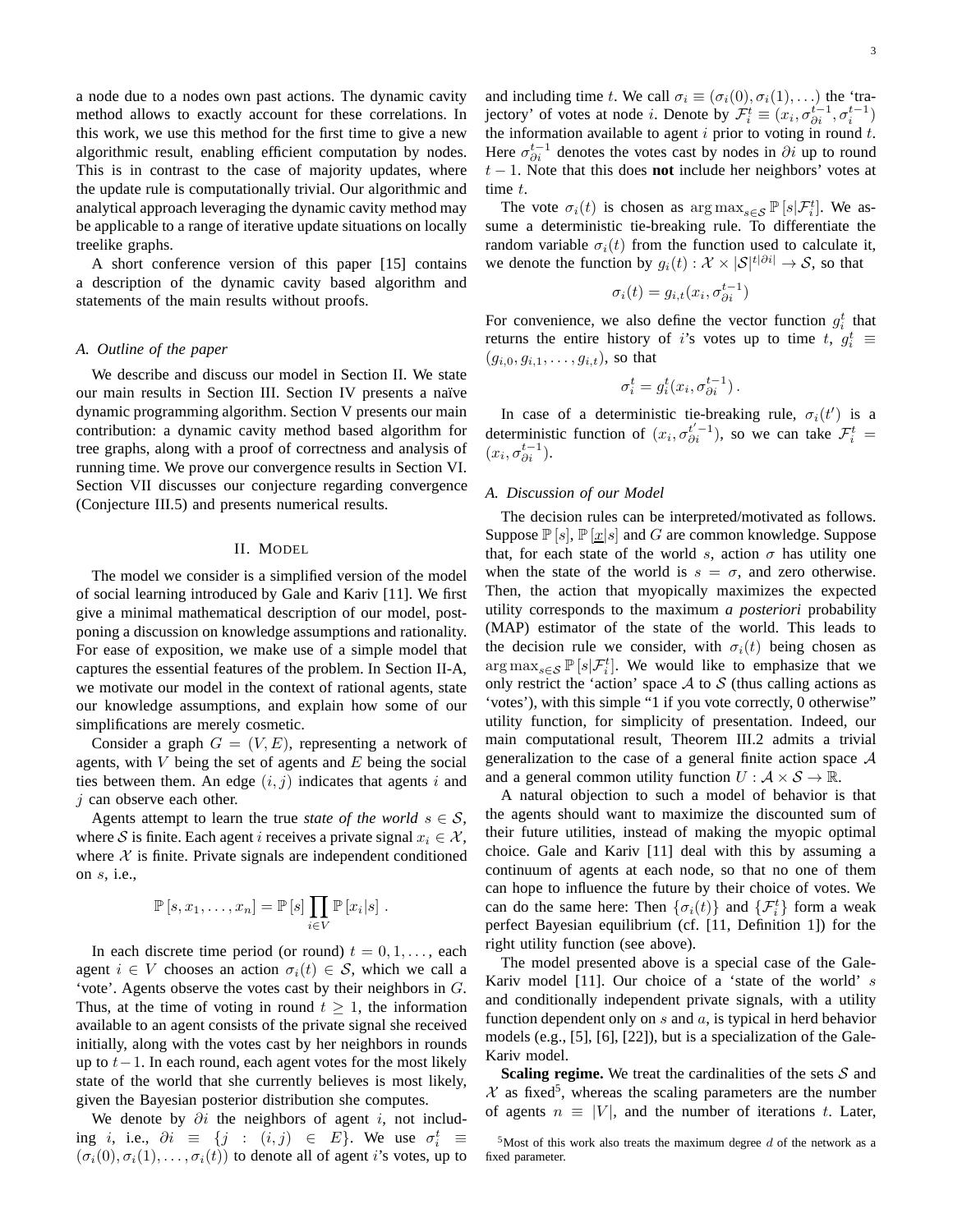in Section III, we argue that since agents are trying to learn s, an alternative scaling parameter to t is  $1/\epsilon$ , where  $\epsilon > 0$ is the desired probability of error. We will be interested in how the computational effort increases as  $n$  grows, and as  $t$ or  $1/\epsilon$  grow. Such a scaling regime is of much interest with the emergence of massive online networks, where non-expert agents interact on a variety of issues, and individual agents are expected to have limited private information, and typically choose from a (relatively) small set of available actions.

# III. MAIN RESULTS

#### *A. Efficient computation*

To the best of our knowledge, the literature (e.g., [11], [21], [19]) does not contain an explicit description of an algorithm to compute the actions chosen by agents in our model. However, it seems that a dynamic programming algorithm that performs this computation is well known. The proposition below states the computational complexity of this algorithm.

**Proposition III.1.** *On any graph* G*, there is a dynamic programming (DP) based algorithm that allows agents to compute their actions up to time* t *with computational effort* t2 O(min(n,(d−1)<sup>t</sup> ))*, where* d *is the maximum degree of the graph.*

The algorithm leading to Proposition III.1 is described in Section IV. This proposition provides the baseline or benchmark that we compare our other algorithmic results to. In particular, we do not consider this algorithm a major contribution of this work.

A key advantage of the DP algorithm is that it works for any graph G. The disadvantage, of course, is that the computational effort required grows doubly exponentially in the number of iterations t.

Our main result concerns the computational effort needed when the graph  $G$  is a tree<sup>6</sup>. We show that computational effort exponentially lower than that of the naive DP suffices in this case.

**Theorem III.2.** *In a tree graph* G *with maximum degree* d*, each agent can calculate her actions up to time* t *with computational effort*  $t2^{O(\min(n, td))}$ .

The algorithm we use employs a technique called the dynamic cavity method [13], previously used only in analytical contexts. A full description of the algorithm and analysis leading to Theorem III.2 is described in Section V.

An apparent issue is that the computational effort required is exponential in  $t$ ; typically, exponentially growing effort is considered as large. However, in this case, we expect the number of iterations  $t$  to be typically quite small, for two reasons: (1) In many settings, agents appear to converge to the 'right' answer in a very small number of iterations [11]. In Section III-B below, we argue that if  $\epsilon$  is the desired probability of error, then the number of rounds required should be only  $O(\log \log(1/\epsilon))$ , leading to computational effort of only  $\text{polylog}(1/\epsilon)$ . Having obtained an approximately correct

<sup>6</sup>A *tree* graph, in this work, refers to a graph that contains no loops. This is sometimes called a 'forest' in the literature.

estimate, the agents would have little incentive to continue observing their neighbors actions and updating their beliefs.<sup>7</sup> (2) In many situations we would like to model, we might expect only a small number (e.g., single digit) number of iterative updates to occur, irrespective of network size etc. For instance, voters may discuss an upcoming election with each other over a short period of time, ending on the election day when ballots are cast.

#### *B. Convergence*

Since an agent gains information at each round, and since she is Bayesian, then the probability that she votes correctly is non-decreasing in  $t$ , the number of rounds. We say that the agent *converges* if this probability converges to one, or equivalently if the probability that the agent votes incorrectly converges to zero<sup>8</sup>.

We say that there is *doubly exponential convergence* to the state of the world  $s$  if the maximum single node error probability  $\max_{i \in V} \mathbb{P} [\sigma_i(t) \neq s]$  decays with round number t as

$$
\max_{i \in V} \mathbb{P}\left[\sigma_i(t) \neq s\right] = \exp\left(-\Omega(b^t)\right),\tag{1}
$$

where  $b > 1$  is some constant.

The following is an immediate corollary of Theorem III.2.

**Corollary III.3.** *Consider iterative Bayesian learning on a tree of with maximum degree* d*. If we have doubly exponential convergence to* s*, then computational effort that is polynomial in*  $log(1/\epsilon)$  *(i.e., polylogarithmic in*  $1/\epsilon$ *) suffices to achieve error probability*  $\mathbb{P}[\sigma_i(t) \neq s] \leq \epsilon$  *for all i in V.* 

Note that if weaken our assumption to doubly exponential convergence in only a subset  $V_c \subseteq V$  of nodes, i.e.,  $\max_{i \in V_c} \mathbb{P}\left[\sigma_i(t) \neq s\right] = \exp\left(-\Omega(b^t)\right)$ , we still obtain a similar result with nodes in  $V_c$  efficiently learning s.

**Remark III.4.** *If computational effort grows only polylogarithmically in an approximation parameter (like*  $\epsilon$  *here), this is typically considered as very efficient. Even*  $poly(1/\epsilon)$ *computational effort is considered reasonably efficient, with the corresponding scheme being called a "fully polynomial time approximation scheme".*

We are handicapped by the fact that very little in known rigorously about convergence of iterative Bayesian learning in this sense (cf. questions (I) and (II) in Section I). Nevertheless, we provide the evidence for doubly exponential convergence on trees: We study a situation with two possible states of the world and two possible private signal values. We state a conjecture and show that it implies doubly exponential convergence of iterative Bayesian learning also on undirected trees. We provide numerical evidence in support of our conjecture.

*1) Bayesian vs. 'majority' updates:* We conjecture that iterative Bayesian learning leads to lower error probabilities (in the weak sense) than a very simple alternative update rule we call 'majority dynamics'[13]. Under this rule, the agents

<sup>&</sup>lt;sup>7</sup>Thus,  $1/\epsilon$  serves as an alternative scaling parameter to t.

<sup>8</sup>Note that this notion of 'convergence' differs greatly from the 'agreement on actions' sense in which the term is sometimes used.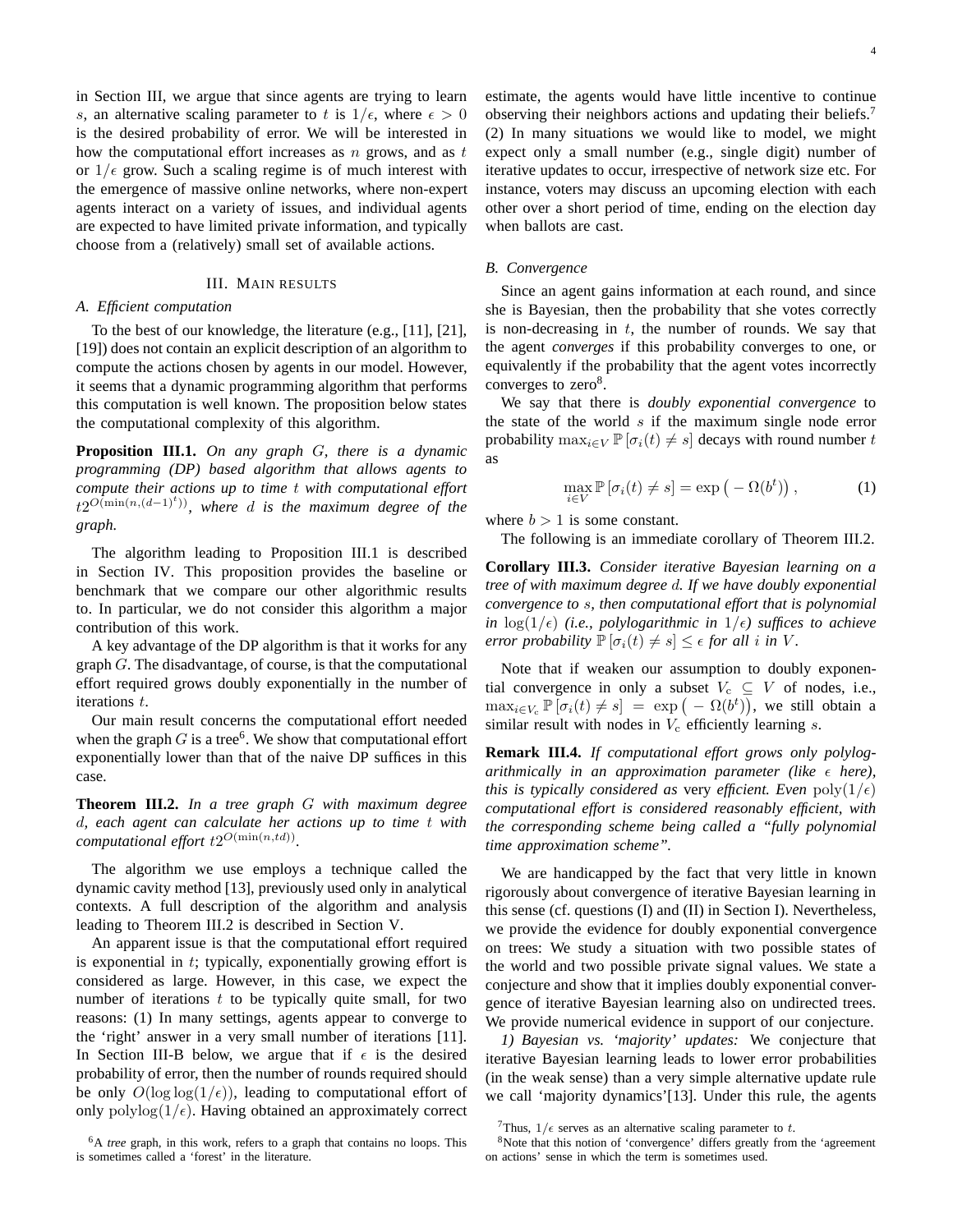adopt the action taken by the majority of their neighbors in the previous iteration (this is made precise in Definition VI.1). Our conjecture seems natural since the iterative Bayesian update rule chooses the vote in each round that (myopically) minimizes the error probability. We use  $\hat{\sigma}_i(t)$  to denote votes under the majority dynamics.

**Conjecture III.5.** *Consider binary* s ∼ Bernoulli(1/2)*, and binary private signals that are independent identically distributed given s, with*  $\mathbb{P}[x_i = s] = 1 - \delta$  *for some*  $\delta \in (0, 1/2)$ *. Let the majority dynamics (cf. Definition VI.1) be initialized with the private signals, i.e.,*  $\hat{\sigma}_i(0) = x_i$  *for all*  $i \in V$ *. Then on any infinite regular tree, for all*  $t \geq 0$ *, we have* 

$$
\mathbb{P}\left[\sigma_i(t) \neq s\right] \leq \mathbb{P}\left[\widehat{\sigma}_i(t) \neq s\right].\tag{2}
$$

*In words, the error probability under iterative Bayesian learning is no larger than the error probability under majority dynamics, after the same number of iterations.*

In Section VI, we show doubly exponential convergence for majority dynamics on regular trees.

**Theorem III.6.** *Consider binary*  $s \sim$  Bernoulli(1/2)*, and binary initial votes*  $\hat{\sigma}_i(0)$  *that are independent identically distributed given* s, with  $\mathbb{P}[\hat{\sigma}_i(0) \neq s] = 1 - \delta$  for some  $\delta \in (0, 1/2)$ *. Let i be any node in an infinite (undirected) d* regular tree for  $d \geq 5$ . Then, under the majority dynamics,

$$
\mathbb{P}\left[\widehat{\sigma}_i(t) \neq s\right] = \exp\left[-\Omega\left(\left(\frac{1}{2}(d-2)\right)^t\right)\right].
$$

*when*  $\delta < (2e(d-1)/(d-2))^{-\frac{d-2}{d-4}}$ .

Thus, if Conjecture III.5 holds:

- We have doubly exponential convergence for iterative Bayesian learning on regular trees with  $d \geq 5$ , implying that for any  $\epsilon > 0$ , an error probability  $\epsilon$  can be achieved in  $O(\log \log(1/\epsilon))$  iterations with iterative Bayesian learning.
- Combining with Corollary III.3), we see that the computational effort that is polylogarithmic in  $(1/\epsilon)$  suffices to achieve error probability  $\epsilon$ .

This compares favorably with the quasi-poly $(1/\epsilon)$  (i.e.,  $\exp\left(\text{polylog}(1/\epsilon)\right)$  upper bound on computational effort that we can derive by combining Conjecture III.5 and the naïve dynamic program described in Section IV. Indeed, based on recent results on subexponential decay of error probability with the number of private signals being aggregated [14], it would be natural to conjecture that the number of iterations  $T$  needed to obtain an error probability of  $\epsilon$  obeys  $(d-1)^T \geq C \log(1/\epsilon)$ for any  $C < \infty$ , for  $\epsilon$  small enough. This would then imply that the required computational effort using the naïve DP on a regular tree of degree d grows faster than any polynomial in  $1/\epsilon$ .

Since we are unable to prove our conjecture, we instead provide numerical evidence for it in Table I. Further numerical results are presented in Section VII, along with a discussion of the difficulties in proving Conjecture III.5. All computations leading to our numerical results are exact (modulo finite precision arithmetic), and were performed using the dynamic cavity

| Round | Bayesian                 | Majority                 |
|-------|--------------------------|--------------------------|
|       | 0.15                     | 0.15                     |
|       | $2.66119 \cdot 10^{-2}$  | $2.66119 \cdot 10^{-2}$  |
| 2     | $7.61832 \cdot 10^{-4}$  | $1.67525 \cdot 10^{-3}$  |
| 3     | $2.83839 \cdot 10^{-7}$  | $8.37462 \cdot 10^{-6}$  |
|       | $1.41065 \cdot 10^{-12}$ | $2.48525 \cdot 10^{-10}$ |
|       |                          |                          |

TABLE I ERROR PROBABILITY ON A REGULAR TREE WITH  $d = 5$  and  $\mathbb{P}\left[x_i \neq s\right] = 0.15$ , FOR (I) BAYESIAN AND (II) MAJORITY UPDATES. THE AGENTS BREAK TIES BY PICKING THEIR ORIGINAL PRIVATE SIGNALS.

equations. The results are all consistent with our conjecture over different values of d and  $\mathbb{P}[x_i \neq s]$ .

We would like to emphasize that several of the error probability values could be feasibly computed only because of our new efficient approach to computing the decision functions employed by the nodes. For instance, with  $d = 5$ , computing the decision function at iteration 3 using the dynamic program (cf. Proposition III.1 and Section IV) would require enumeration over  $2^{80} \sim 10^{24}$  possibilities, which is infeasible even on state-of-the-art supercomputers. With our approach, we are able to compute the decision function at iteration 3 and even at iteration 4, on a desktop machine. This aggregates information from the  $\sim$  400 nodes within 4 hops of a given node.

Figure 1 plots decay of error probabilities in regular trees for iterative Bayesian learning with  $\mathbb{P}[x_i \neq s] = 0.3$ , where the agents break ties by picking their original private signals. Each of the curves (for different values of  $d$ ) in the plot of  $\log(-\log \mathbb{P}[\sigma_i(t) \neq s])$  vs. t appear to be bounded below by straight lines with positive slope, suggesting doubly exponential decay of error probabilities with  $t$ .

The empirical rapidity of convergence, particularly for  $d =$ 5, 7, is noteworthy.

#### IV. A SIMPLE ALGORITHM: PROOF OF PROPOSITION III.1

A sign of the complexity of evaluating the Bayesian decision function  $g_i^t(x_i, \sigma_{\partial i}^{t-1})$ , is that even the brute-force solution approach to it is not trivial. We therefore describe it here.

One way of thinking of the agents' calculation is to imagine that they keep a long list of all the possible combinations of private signals of all the other agents, and at each iteration cross out entries that are inconsistent with the signals that they've observed from their neighbors up to that point. Then, they calculate the probabilities of the different possible states of the world by summing over the entries that have yet to be crossed out.

This may not be as simple as it seems. To understand which private signal vectors are ruled out by the observed actions of neighbors, an agent "simulates" the network for every possible private signal vector: Each agent calculates the function  $g_i^t$  for every other agent  $i$  and every possible set of observations by i. We formalize this below.

Let  $\underline{x} \in \mathcal{X}^n$  be the vector of private signals  $(x_i)_{i \in V}$ . The trajectory of *i*, denoted by  $\sigma_i$ , is a deterministic function of  $\underline{x}$ . Assume then that up to time  $t - 1$  each agent has calculated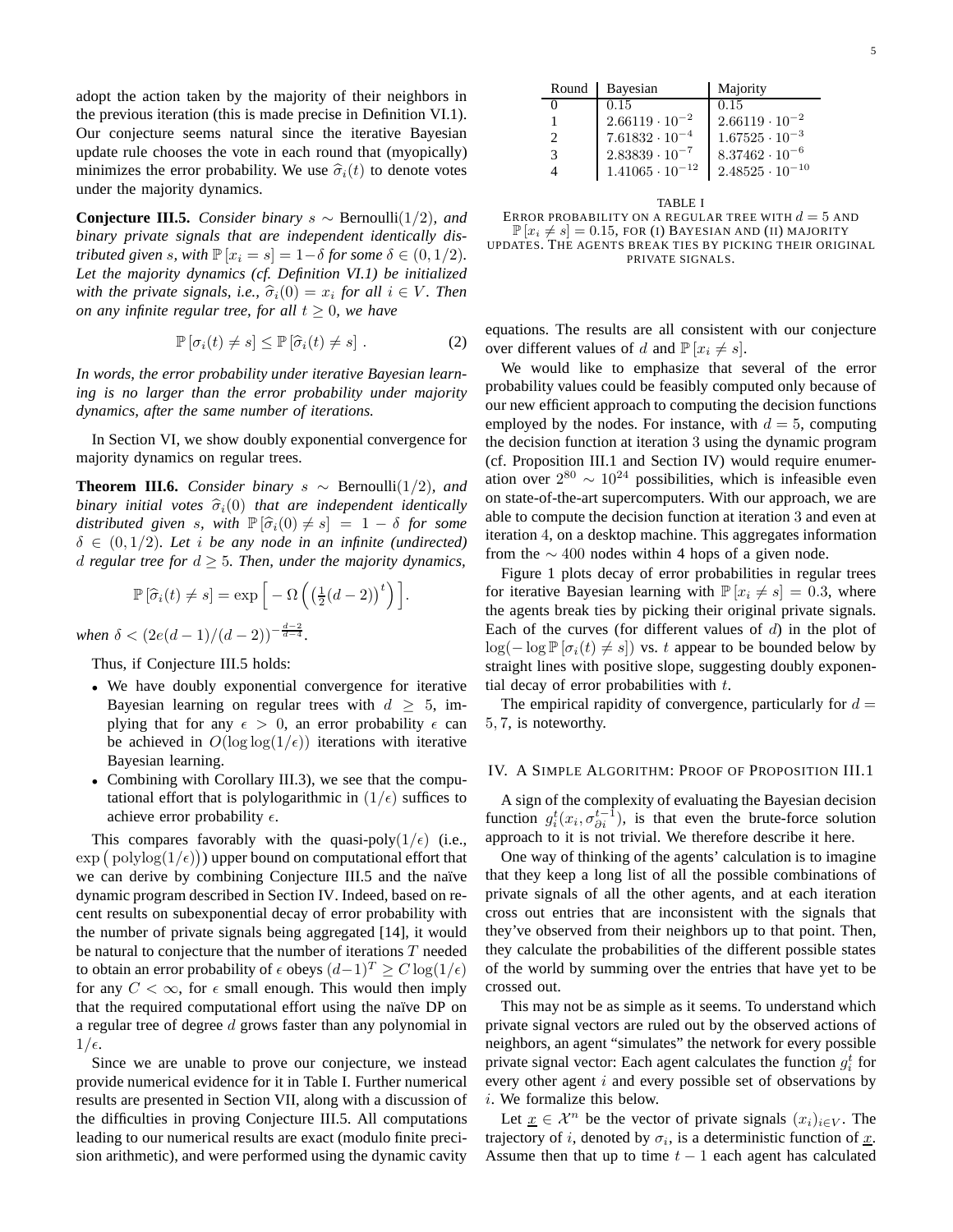

Fig. 1. Error probability decay on regular trees for iterative Bayesian learning, with  $\mathbb{P}[x_i \neq s] = 0.3$  (cf. Section VII). The data used to generate this figure is presented in Table III.

the trajectory  $\sigma_i^{t-1}(\underline{x})$  for all possible private signal vectors  $\underline{x}$ and all agents *i*. This is trivial for  $t - 1 = 0$ .

We say that  $y \in \mathcal{X}^n$  is feasible for i at time t if  $x_i = y_i$ and  $\sigma_{\partial i}^t = \sigma_{\partial i}^t(\overline{y})$ . We denote this set of feasible private signal vectors by  $I_i^t(\overline{x_i}, \sigma_{\partial i}^t) \subseteq \mathcal{X}^n$ . To calculate  $\sigma_i^t(\underline{x})$ , one observe that for all i,  $x_i$  and  $\sigma_{\partial i}^{t-1}$ , we have

$$
\mathbb{P}\left[s|\mathcal{F}_{i}^{t}\right] \propto \mathbb{P}\left[s\right] \mathbb{P}\left[x_{i}, \sigma_{\partial i}^{t-1}|s\right]
$$
\n
$$
= \mathbb{P}\left[s\right] \sum_{\underline{y} \in I_{i}^{t-1}\left(y_{i}, \sigma_{\partial i}^{t-1}\right)} \mathbb{P}\left[\underline{x} = \underline{y}\middle|s\right]
$$

and

$$
g_{i,t}(x_i, \sigma_{\partial i}^{t-1}) = \underset{s \in \mathcal{S}}{\arg \max} \mathbb{P}\left[s|\mathcal{F}_i^t\right]
$$

by definition. We use the standard abusive notation  $\mathbb{P}[x_i]$ instead of  $\mathbb{P}[x_i = y_i]$ ,  $\mathbb{P}[\sigma_j^t]$  instead of  $\mathbb{P}[\sigma_j^t = \omega_j^t]$ , etc.

It is easy to verify that using the equations above, the 'simulation' can be advanced from  $t - 1$  to t with additional computational effort  $O(n|\mathcal{X}|^n)$ . Thus, the calculation of  $\sigma_i^t(\underline{x})$ for all i and x requires total effort  $O(tn|\mathcal{X}|^n)$ . This leads to an upper bound of  $t2^{O(n)}$  for this method. Note that up to time  $t$  an agent need only consider agents at distance at most  $t$ , so on a graph with maximum degree  $d$ , we obtain a bound of  $t2^{O((d-1)^t)}$ . This improves the bound above for 'large' graphs, i.e., graphs for which  $n > (d-1)^t$  for relevant values of t. Thus, we obtain the result stated in Proposition III.1.

We call this algorithm 'the naïve dynamic program'.

## V. THE DYNAMIC CAVITY ALGORITHM ON TREES

In this section we develop the dynamic cavity algorithm leading to Theorem III.2. We present the core construction and key technical lemmas in Section V-A. In Section V-B, we show how this leads to an efficient algorithm for the Bayesian computations on tree graphs, and prove Theorem III.2.

Assume in this section that the graph  $G$  is a tree with finite degree nodes. For  $j \in \partial i$ , let  $G_{j \to i} = (V_{j \to i}, E_{j \to i})$  denote the connected component containing node  $j$  in the graph  $G$ with the edge  $(i, j)$  removed. That is,  $G_{j \to i}$  is j's subtree when  $G$  is rooted at  $i$ .

## *A. The Dynamic Cavity Method*

We consider a modified process where agent  $i$  is replaced by an *inert agent* who takes a fixed sequence of actions  $\tau_i =$  $(\tau_i(0), \tau_i(1), \ldots)$ , and *the true state of the world is assumed to be some fixed* s. Furthermore, this 'fixing' goes unnoticed by the agents (except  $i$ , who is inert anyway) who perform their calculations assuming that  $i$  is her regular Bayesian self, and that s was drawn randomly according to  $\mathbb{P}[s]$ . We denote by  $\mathbb{Q}[A || \tau_i, s]$  the probability of event A in this modified process.

**Remark V.1.** *We emphasize that the modified process with an 'inert' agent is a* theoretical construct *we use to derive an efficient implementation for the iterative Bayesian decision rules. Our algorithm does not involve actual replacement of nodes in the network.*

This modified process is easier to analyze, as the processes on each of the subtrees  $V_{j\rightarrow i}$  for  $j \in \partial i$  are independent: Recall that private signals are independent conditioned on  $s$ , and the inert agent ensures that the subtrees stay independent of each other. This is formalized in the following claim, which is immediate to see:

**Claim V.2.** *For any*  $i \in V$ *,*  $s \in S$  *and any trajectory*  $\tau_i$ *, we have*

$$
\mathbb{Q}\left[\sigma_{\partial i}^t||\tau_i, s\right] = \prod_{j \in \partial i} \mathbb{Q}\left[\sigma_j^t||\tau_i^t, s\right].\tag{3}
$$

(Since  $\sigma_j^t$  is unaffected by  $\tau_i(t')$  for all  $t' > t$ , we only need to specify  $\tau_i^t$ , and not the entire  $\tau_i$ .)

Now, it might so happen that for some number of steps the 'inert' agent behaves exactly as may be expected of a rational player. More precisely, given  $\sigma_{\partial i}^{t-1}$ , it may be the case that  $\tau_i^t = g_i^t(x_i, \sigma_{\partial i}^{t-1})$ . This event provides the connection between the modified process and the original process, and is the inspiration for the following theorem.

**Proposition V.3.** *Consider any*  $i \in V$ ,  $s \in S$ ,  $t \in \mathbb{N}$ , trajectory  $\tau_i$  and  $\sigma_{\partial i}^{t-1}$ *. For any*  $x_i$  *such that*  $\mathbb{P}[x_i|s] > 0$ *, we have* 

$$
\mathbb{P}\left[\sigma_{\partial i}^{t-1}\middle|s,x_i\right] \mathbf{1}\left(\tau_i^t = g_i^t\left(x_i, \sigma_{\partial i}^{t-1}\right)\right) \n= \mathbb{Q}\left[\sigma_{\partial i}^{t-1}\middle|\middle|\tau_i, s\right] \mathbf{1}\left(\tau_i^t = g_i^t\left(x_i, \sigma_{\partial i}^{t-1}\right)\right).
$$
\n(4)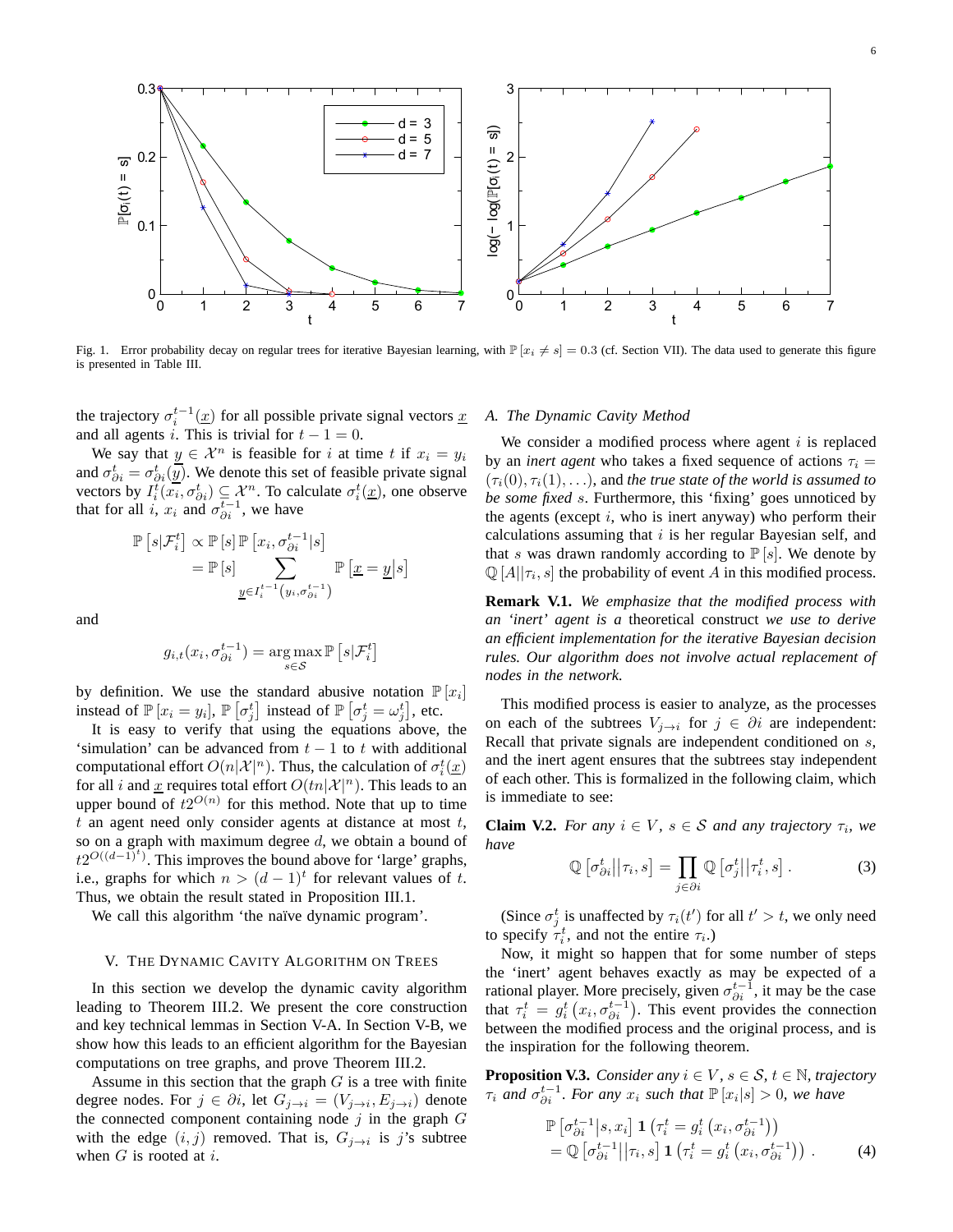*Proof:* We couple the original process, after choosing s, to the modified processes by setting the private signals to be identical in both.

Now, clearly if it so happens that  $\tau_i^t = g_i^t (x_i, \sigma_{\partial i}^{t-1})$  then the two processes will be identical up to time  $t$ . Hence the probabilities of events measurable up to time  $t$  will be identical when multiplied by  $\mathbf{1} \left( \tau_i^t = g_i^t \left( x_i, \sigma_{\partial i}^{t-1} \right) \right)$ , and the theorem follows.

Using Eqs. (3) and (4), we can easily write the posterior on s computed by node  $i$  at time  $t$ , in terms of the probabilities  $\mathbb{Q}[\cdot||\cdot]$ :

$$
\mathbb{P}\left[s|\mathcal{F}_{i}^{t}\right] \propto \mathbb{P}\left[s\right] \mathbb{P}\left[x_{i}, \sigma_{\partial i}^{t-1}|s\right]
$$
\n
$$
= \mathbb{P}\left[s\right] \mathbb{P}\left[x_{i}|s\right] \mathbb{P}\left[\sigma_{\partial i}^{t-1}|s, x_{i}\right]
$$
\n
$$
= \mathbb{P}\left[s\right] \mathbb{P}\left[x_{i}|s\right] \prod_{j \in \partial i} \mathbb{Q}\left[\sigma_{j}^{t-1}\middle|\sigma_{i}^{t-1}, s\right]
$$
\n(5)

(Recall that  $\sigma_i^{t-1}$  is a deterministic function of  $(x_i, \sigma_{\partial i}^{t-1})$ ). Also, note that if  $\mathbb{P}[x_i|s] = 0$ , we simply obtain  $\mathbb{P}[s|\mathcal{F}_i^t] = 0$ . Eq. (5) deals with the non-trivial case  $\mathbb{P}[x_i|s] > 0$ .)

**Remark V.4.** *A naïve (and incorrect) method to estimate the* posterior  $\mathbb{P}\left[s|\mathcal{F}_{i}^{t}\right]$  would be to treat the trajectories of the *neighbors and*  $x_i$  *as being independent conditioned on s, leading to the estimate*  $\tilde{\mathbb{P}}[s|\mathcal{F}_i^t] \propto \mathbb{P}[s]\mathbb{P}[x_i|s]\prod_{j\in\partial i} \mathbb{P}[\sigma_j^{t-1}|s]$ *for posterior beliefs*<sup>9</sup> *. Eq.* (5) *gives us a variation on this estimate that is exact on trees. In other words, it provides the right way to 'combine' information from neighbors to compute the Bayesian posterior on* s*.*

The decision function, defined as before, then follows from the posterior:

$$
g_{i,t}(x_i, \sigma_{\partial i}^{t-1}) = \underset{s \in \mathcal{S}}{\operatorname{arg\,max}} \mathbb{P}\left[s|\mathcal{F}_i^t\right]. \tag{6}
$$

As mentioned earlier, we assume there is a deterministic tie breaking rule.

We are left with the task of calculating  $\mathbb{O}[\cdot||\cdot]$ . The following theorem is the heart of the dynamic cavity method and allows us to perform this calculation:

**Proposition V.5.** *For any*  $i \in V$ ,  $j \in \partial i$ ,  $s \in S$ ,  $t \in \mathbb{N}$ ,  $\tau_i^t$ and  $\sigma_j^t$ , we have

$$
\mathbb{Q}\left[\sigma_j^t\middle|\middle|\tau_i^t, s\right] = \sum_{\sigma_1^{t-1}\dots\sigma_{d-1}^{t-1}} \sum_{x_j} \mathbb{P}\left[x_j\middle|s\right] \mathbf{1}\left[\sigma_j^t = g_j^t\left(x_j, \left(\tau_i^{t-1}, \sigma_{\partial j \setminus i}^{t-1}\right)\right)\right] \cdot \prod_{l=1}^{d-1} \mathbb{Q}\left[\sigma_l^{t-1}\middle|\middle|\sigma_j^{t-1}, s\right],\tag{7}
$$

*where the neighbors of node j are*  $\partial j = \{i, 1, 2, \ldots, d - 1\}$ *.* 

We mention without proof that the recursion easily generalizes to the case of a *random* tie-breaking rule; it is a matter of replacing the expression  $\mathbf{1} \left[ \sigma_j^t = \cdots \right]$  with  $\mathbb{P} \left[ \sigma_j^t = \cdots \right]$ , where this probability is over the randomness of the rule. Eq. (5) continues to be valid in this case.

The following proof is similar to the proof of Lemma 2.1 in [13], where the dynamic cavity method is introduced and applied to a different process.

*Proof:* In the modified process, the events in the different branches that  $i$  sees are independent. We therefore consider  $G_{i\rightarrow i}$  only, and view it as a tree rooted at j. Also, for convenience we define  $\sigma_i^t \equiv \tau_i^t$ ; note that the random variable  $\sigma_i^t$  does not exist in the modified process, as *i*'s trajectory is fixed to  $\tau_i$ .

Let  $\underline{x}$  be the vector of private signals of  $j$  and all the vertices up to a depth t in  $G_{j\rightarrow i}$  (call this set of vertices  $V_{j\rightarrow i}^{t}$ ). For each  $l \in \{1, \ldots, d-1\}$ , let  $\underline{x}_l$  be the vector of private signals of  $V_{l\to j}^{t-1}$ . Thus,  $\underline{x} = (x_j, \underline{x}_1, \underline{x}_2, \dots, \underline{x}_{d-1})$ .

The trajectory  $\sigma_j^t$  is a function -deterministic, by our assumption- of  $\underline{x}$  and  $\tau_i^t$ . We shall denote this function by  $F_{j\rightarrow i}$  and write  $\sigma_j^t = F_{j\rightarrow i}^t(\underline{x}, \tau_i^t)$ . This function is uniquely determined by the update rules  $g_l^t(x_l, \sigma_{\partial l}^{t-1})$  for  $l \in V_{j \to i}^t$ . We have therefore

$$
\mathbb{Q}\left[\sigma_j^t = \lambda^t \middle| \middle| \tau_i^t, s\right] = \sum_{\underline{x}} \mathbb{P}\left[\underline{x} | s\right] \mathbf{1}\left(\lambda^t = F_{j \to i}^t(\underline{x}, \tau_i^t)\right). \tag{8}
$$

We now analyze each of the terms appearing in this sum. Since the private signals are independent conditioned on  $s$ , we have

$$
\mathbb{P}\left[\underline{x}\,|s\right] = \mathbb{P}\left[x_j|s\right]\mathbb{P}\left[\underline{x}_1|s\right]\mathbb{P}\left[\underline{x}_2|s\right]\dots\mathbb{P}\left[\underline{x}_{d-1}|s\right] \,. \tag{9}
$$

The function  $F^t_{j\to i}(\cdots)$  can be decomposed as follows:

$$
\mathbf{1}(\lambda^{t} = F_{j \to i}^{t}(\underline{x}, \tau_{i}^{t}))
$$
\n
$$
= \sum_{\sigma_{1}^{t-1} \dots \sigma_{d-1}^{t-1}} \mathbf{1}\left(\lambda^{t} = g_{j}^{t}(x_{j}, \sigma_{\partial j}^{t-1})\right)
$$
\n
$$
\cdot \prod_{l=1}^{d-1} \mathbf{1}\left(\sigma_{l}^{t-1} = F_{l \to j}^{t-1}(\underline{x}_{l}, \lambda^{t-1})\right).
$$
\n(10)

Using Eqs. (9) and (10) in Eq. (8) and separating terms that depend only on  $\underline{x}_i$ , we get

$$
\mathbb{Q}\left[\sigma_j^t = \lambda^t \middle| \middle| \tau_i^t, s\right] \n= \sum_{\sigma_1^{t-1} \dots \sigma_{d-1}^{t-1}} \sum_{x_j} \mathbb{P}\left[x_j | s\right] \mathbf{1}\left(\lambda^t = g_j^t(x_j, \sigma_{\partial j}^{t-1}\right) \cdot \prod_{l=1}^{d-1} \sum_{x_l} \mathbb{P}\left[x_l | s\right] \mathbf{1}\left(\sigma_l^{t-1} = F_{l \to j}^{t-1}(\underline{x}_l, \lambda^{t-1})\right).
$$

The recursion follows immediately by identifying that the product over l in fact has argument  $\mathbb{Q}\left[\sigma_l^{t-1} \middle| \sigma_j^{t-1}, s\right]$ . Г

#### *B. The Agents' Calculations*

We now have in place all we need to perform the agents' calculations. At time  $t = 0$  these calculations are trivial. Assume then that up to time  $t$  each agent has calculated the following quantities:

1)  $\mathbb{Q}[\sigma_j^{t-1} | \tau_i^{t-1}, s]$ , for all  $s \in \mathcal{S}$ , for all  $i, j \in V$  such that  $j \in \partial i$ , and for all  $\tau_i^{t-1}$  and  $\sigma_j^{t-1}$ . 2)  $g_i^t(x_i, \sigma_{\partial i}^{t-1})$  for all i,  $x_i$  and  $\sigma_{\partial i}^{t-1}$ .

Note that these can be calculated without making any observations – only knowledge of the graph G,  $\mathbb{P}[s]$  and  $\mathbb{P}[\underline{x}|s]$  is needed.

<sup>&</sup>lt;sup>9</sup>Thus, the logarithm of this estimated belief is a linear combination of information from neighbors. This has motivated some of the heuristic updates rules studied in the literature [8], [9].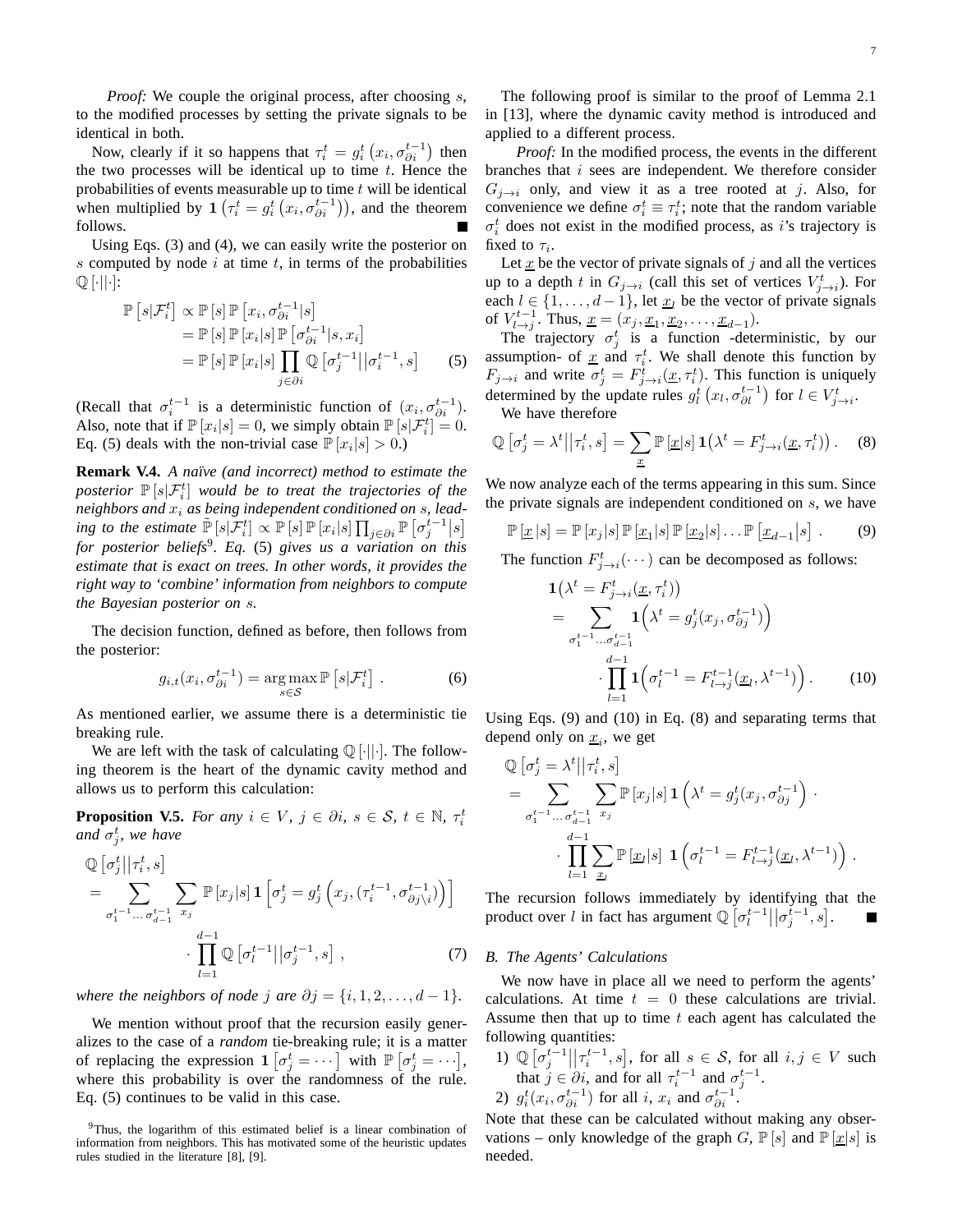At time  $t + 1$  each agent makes the following calculations:

- 1)  $\mathbb{Q}[\sigma_j^t || \tau_i^t, s]$  for all  $s, i, j, \sigma_j^t, \tau_i^t$ . These can be calculated using Eq.  $(7)$ , given the quantities from the previous iteration.
- 2)  $g_i^{t+1}(x_i, \sigma_{\partial i}^t)$  for all i,  $x_i$  and  $\sigma_{\partial i}^t$ . These can be calculated using Eqs. (5) and (6) and the newly calculated  $\mathbb{Q}\left[\sigma_j^t\big|\big|\tau_i^t,s\right]$ .

Since agent j calculates  $g_i^{t+1}$  for all i, then she, in particular, calculates  $g_j^{t+1}$ . This allows her to choose the (myopic) Bayes optimal action in rounds up to  $t + 1$ , based on her neighbors' past actions. A simple calculation yields the following lemma.

**Lemma V.6.** *In a tree graph* G *with maximum degree* d*, the agents can calculate their actions up to time* t *with computational effort*  $n2^{O(td)}$ *.* 

In fact, each agent does not need to perform calculations for the entire graph. It suffices for node  $i$  to calculate quantities up to time  $t'$  for nodes at distance  $t - t'$  from node i (there are at most  $(d-1)^{t-t'}$  such nodes). A short calculation yields an improved bound on computational effort, stated in Theorem III.2.

*Proof of Theorem III.2:*

Consider an agent  $j$ , who wants to determine her own decision function up to round  $t$ , i.e., she wants to determine  $g_j^t(\cdot, \cdot)$ . The computation is performed in t steps, that we number 0, 1, ...,  $t - 1$ . Step 0 involves the following: (i) Evaluate  $g_i^0(x_i) = \arg \max_{s \in \mathcal{S}} \mathbb{P}\left[s|x_i\right]$  for all *i* at a distance at most t from j. (ii) Evaluate  $\mathbb{Q}[\sigma_i^0||\tau_k^0, s]$  for all k at distance at most  $t-1$  from j, for all  $i \in \partial k$ , and for all  $\sigma_i^0$ ,  $\tau_k^0$ , s, using Eq. (7).

For any  $1 \le t' \le t - 1$ , step  $t - t'$  proceeds as follows. Consider any agent i at distance at most  $t' \geq 1$  from j. Suppose that we have already computed  $\mathbb{Q} \left[ \sigma_t^{t-t'-1} \right]$  $\overline{\mathcal{L}}$  $\left[\tau_i^{t-t'-1},s\right]$ for all such i, for all  $l \in \partial i$ , and for all possible  $\sigma_l^{t-t'-1}, \tau_i^{t-t'-1}, s$ . Then we can use Eqs. (5) and (6) to compute  $g_i^{t-t'}$  $\int_{i}^{t-t'} (x_i, \sigma_{\partial i}^{t-t'-1})$  for all possible  $x_i, \sigma_{\partial i}^{t-t'-1}$ . Using these values, for any k at a distance  $t'-1$  from j, we can compute  $\mathbb{Q} \left[ \sigma_i^{t-t'} \right]$ i  $\overline{\mathbf{a}}$  $\left[\tau_k^{t-t'}\right]$  $\left[ \begin{array}{c} t-t' \\ k \end{array} \right]$  for all  $i \in \partial k$ , for all  $\sigma_i^{t-t'}$  $i^{t-t'}, \tau_k^{t-t'}$  $\frac{t-t}{k}$ , s, using Eq. (7). The computational effort involved is bounded by  $C(d-1)^{t'}|S|^{d(t-t')+1}|\mathcal{X}|$  for the computation of  $g_i^{t-t'}$  $i^{t-t'}(\cdot,\cdot)'$ s and bounded by  $C(d-1)^{t'}|\mathcal{S}|^{(d+1)(t-t'+1)}|\mathcal{X}|$  for the computation of  $\mathbb{Q}$   $\left[\sigma_i^{t-t}\right]$ i  $\overline{\phantom{a}}$  $\Big|\tau_k^{t-t'}\Big|$  $\left[\begin{array}{c} t-t' \\ k \end{array}\right]$ 's. Here d is maximum degree, and  $C = C(d) < \infty$  is a constant. Thus, step  $t - t'$  requires effort bounded by  $2^{C'td}$  for some  $C' = C'(d, |\mathcal{S}|, |\mathcal{X}|) < \infty$ . This bound also holds for step 0. Thus, the overall computational effort is bounded by  $t2^{C'td} = 2^{O(td)}$ .

# VI. CONVERGENCE OF MAJORITY DYNAMICS: PROOF OF THEOREM III.6

In this section we study a very simple update rule, 'majority dynamics'. We use  $\hat{\sigma}_i(t) \in \{-1, +1\}$  to denote votes under the majority dynamics.

**Definition VI.1.** *Under the majority dynamics, each agent*  $i \in V$  *chooses her vote in round*  $t+1$  *according to the majority*  *of the votes of her neighbors in round* t*, i.e.*

$$
\widehat{\sigma}_i(t+1) = \text{sign}\left(\sum_{j \in \partial i} \widehat{\sigma}_j(t)\right)
$$

*Ties are broken by flipping an unbiased coin.*

Let  $s \in \{-1, +1\}$  be drawn from a uniform prior and nodes receive 'private signals'  $\hat{\sigma}_i(0)$  that are correct with probability  $1 - \delta$ , and independent conditioned on s. We consider an undirected  $d$  regular tree. The analysis is complicated by dependencies which have to be carefully handled. Our analytical approach here is again closely related to the dynamic cavity method.

**Lemma VI.2.** *Consider the setting in Theorem III.6. Let* i *and j* be adjacent nodes in the tree. Then for all  $(\hat{\sigma}_i^{t-1}, \hat{\sigma}_j^{t-1}) \in$  $\{-1,+1\}^{2t}$ 

$$
\mathbb{P}\left[\widehat{\sigma}_i(t) = -1|\widehat{\sigma}_i^{t-1}, \widehat{\sigma}_j^{t-1}, s = +1\right] \le \delta_t \tag{11}
$$

*where*  $\delta_t$  *is defined recursively by*  $\delta_0 \equiv \delta$ *, and* 

 $\delta_t \equiv \mathbb{P} [\text{Binomial}(d-1, \delta_{t-1}) \ge d/2 - 1]$  (12)

*Proof:* We proceed by induction. Clearly Eq. (11) holds for  $t = 0$ . Suppose Eq. (11) holds for some t. We want to show

$$
\mathbb{P}\left[\hat{\sigma}_i(t+1)=-1\,|\,\hat{\sigma}_i^t,\hat{\sigma}_j^t,s=+1\right]\leq \delta_{t+1},\qquad(13)
$$

for all  $(\hat{\sigma}_i^t, \hat{\sigma}_j^t) \in \{-1, +1\}^{2(t+1)}$ .

Let  $l_1, l_2, \ldots, l_{d-1}$  be the other neighbors of node i (besides  $j$ ). We will show that, in fact,

$$
\mathbb{P}\left[\widehat{\sigma}_i(t+1)=-1 \,|\, \widehat{\sigma}_i^t, \widehat{\sigma}_j^t, \widehat{\sigma}_{l_1}^{t-1}, \dots, \widehat{\sigma}_{l_{d-1}}^{t-1}, s=+1\right] \leq \delta_{t+1},\tag{14}
$$

for all possible  $\xi \equiv (\hat{\sigma}_i^t, \hat{\sigma}_j^t, \hat{\sigma}_{l_1}^{t-1}, \hat{\sigma}_{l_2}^{t-1}, \dots, \hat{\sigma}_{l_{d-1}}^{t-1}).$ 

We reason as follows. Fix the state of the world  $s$  and the trajectories  $\hat{\sigma}_i^t$  and  $\hat{\sigma}_j^t$ . Now this induces correlations between the trajectories of the neighbors  $l_1, \ldots, l_{d-1}$ , caused by the requirement of consistency with the majority rule at node  $i$ , but *only up to time*  $t - 1$ . If we further fix  $\hat{\sigma}_{l_m}^{t-1}$ , then  $\hat{\sigma}_{l_m}(t)$ (and  $\hat{\sigma}_{l_m}$  at all future times) is conditionally independent of σb t lm′ m′6=m . Thus, we have<sup>10</sup>

$$
\mathbb{P}\left[\hat{\sigma}_{l_m}(t)=-1|\xi,s=+1\right]
$$
  
= 
$$
\mathbb{P}\left[\hat{\sigma}_{l_m}(t)=-1|\hat{\sigma}_{l_m}^{t-1},\hat{\sigma}_{i}^{t-1},s=+1\right],
$$

and therefore, using the induction hypothesis

$$
\mathbb{P}\left[\hat{\sigma}_{l_m}(t) = -1 | \xi, s = +1\right] \le \delta_t \tag{15}
$$

for all  $m \in \{1, 2, \ldots, d - 1\}$ . Also, the actions  $\hat{\sigma}_{l_1}(t), \ldots, \hat{\sigma}_{l_{d-1}}(t)$  are conditionally independent of each other given  $\xi$ ,  $s = +1$ . We have

$$
\widehat{\sigma}_i(t+1) = \mathrm{sgn}(\widehat{\sigma}_j(t) + \widehat{\sigma}_{l_1}(t) + \ldots + \widehat{\sigma}_{l_{d-1}}(t)),
$$

 $10$ A alternate argument can be constructed using the modified process with an inert agent, mirroring the reasoning used in the proof of Proposition V.5.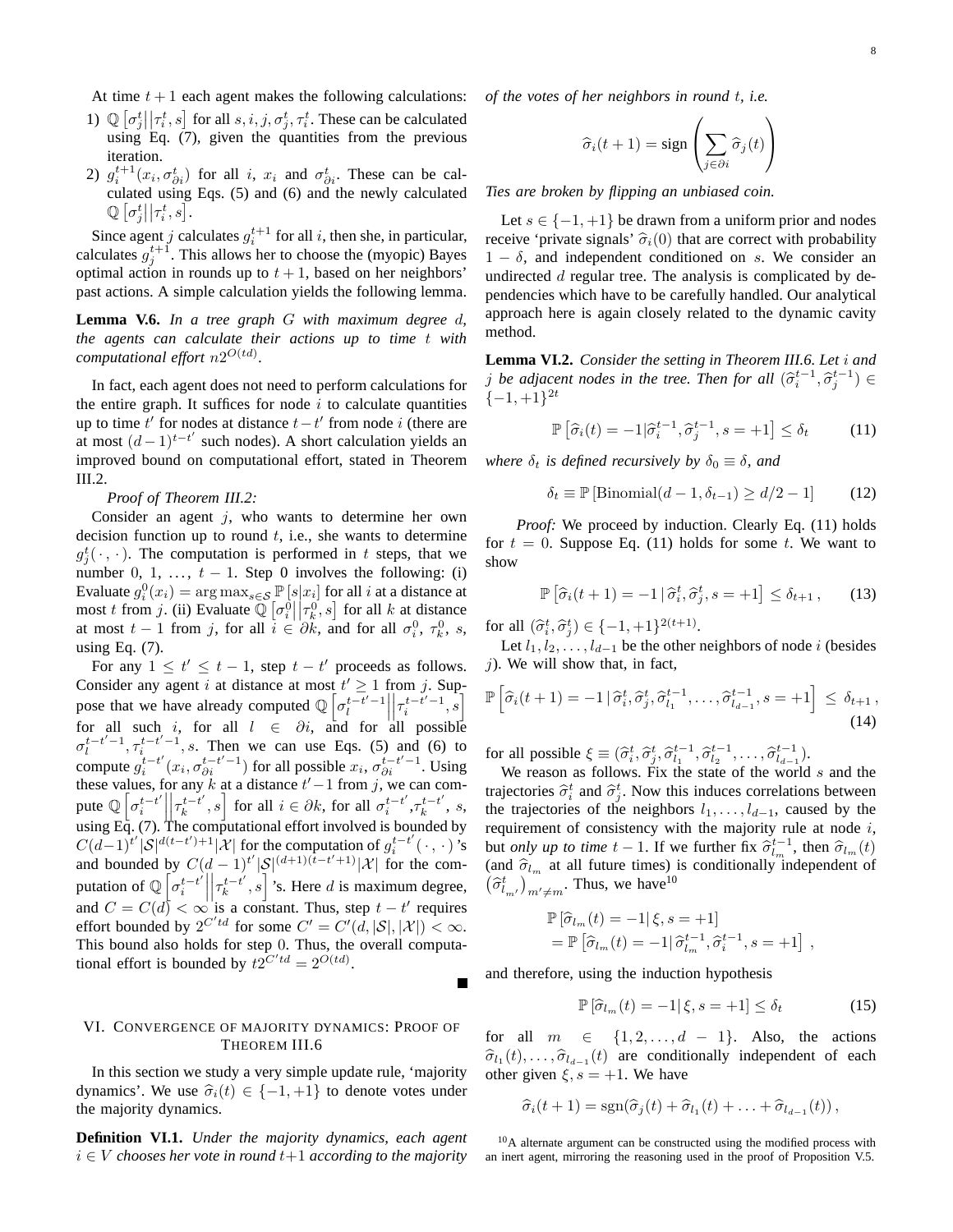with sgn(0) being assigned value  $-1$  or  $+1$  with equal probability. This yields

$$
\mathbb{P}\left[\widehat{\sigma}_i(t+1) = -1 \,|\, \xi, s = +1\right] \leq \mathbb{P}\left[\text{Binomial}(d-1, \delta_t) \geq d/2 - 1\right]
$$

from Eq. (15) and conditional independence of  $\hat{\sigma}_{l_1}(t), \dots, \hat{\sigma}_{l_{d-1}}(t)$ . Thus, we obtain Eq. (14). Eq. (13) follows by summing over  $\hat{\sigma}_{l_1}^{t-1}, \hat{\sigma}_{l_2}^{t-1}, \dots, \hat{\sigma}_{l_d-1}^{t-1}$ .

*Proof of Theorem III.6:* By applying the multiplicative version of the Chernoff bound<sup>11</sup> to Eq. (12) we have that

$$
\delta_{t+1} \le e^{(d-2)/2 - (d-1)\delta_t} (2\delta_t (d-1)/(d-2))^{(d-2)/2}
$$

Dropping the term  $e^{-(d-1)\delta_t}$ , we obtain

$$
\delta_{t+1} \le (2e\delta_t(d-1)/(d-2))^{\frac{1}{2}(d-2)}.
$$
 (16)

This is a first order non-homogeneous linear recursion in  $\log \delta_t$ . If it were an equality it would yield

$$
\log \delta_t = \left( \log \delta + \frac{d-2}{d-4} \log[2e(d-1)/(d-2)] \right) \left[ \frac{1}{2}(d-2) \right]^t - \frac{d-2}{d-4} \log[2e(d-1)/(d-2)] ,
$$

and so

$$
-\log \delta_t \in \Omega \left( \left( \frac{1}{2}(d-2) \right)^t \right),\tag{17}
$$

as long as

$$
-\log \delta < \frac{d-2}{d-4} \log[2e(d-1)/(d-2)].
$$

Theorem III.6 is non-trivial for  $d \geq 5$ . The upper limit of the 'noise'  $\delta$  for which it establishes rapid convergence approaches  $(2e)^{-1}$  as d grows large (see also the discussion below for large  $d$ ).

# VII. FURTHER NUMERICAL RESULTS AND DISCUSSION ON CONJECTURE III.5

Table II, together with Table I above, contrast the error probabilities of Bayesian updates with those of majority updates. All cases exhibit lower error probabilities (in the weak sense) for the Bayesian update, consistent with Conjecture III.5. Table III contains the data plotted in Figure 1. Also for these parameters, we found that the Bayesian updates showed lower error probabilities than the majority updates (compare with Table IV).

The running time to generate these tables was less than a minute on a standard desktop machine. We did not proceed with more rounds because of numerical instability issues which begin to appear as error probabilities decrease.

We now discuss briefly the difficulties in proving Conjecture III.5. Order the possible private signals by the implied likelihood ratio of s, with higher  $x_j$  corresponding to  $s = +1$  being more likely. We say a learning rule with successive rounds of 'voting' is *monotonic* if the following occurs: If some  $x$ leads to  $\sigma_i(t) = 1$ , then increasing  $x_j$  in  $\underline{x}$  for some  $j \in V$ 

$$
{}^{11}\mathbb{P}\left[X \geq (1+\eta)\mathbb{E}\left[X\right]\right] \leq \left(\frac{\exp \eta}{(1+\eta)^{1+\eta}}\right)^{\mathbb{E}\left[X\right]}
$$
. We substitute  $\mathbb{E}\left[X\right] = \delta_t(d-1)$  and  $1+\eta = (d/2-1)/[\delta_t(d-1)]$ .

| Round                                                     | Bayesian                | Majority                |  |  |
|-----------------------------------------------------------|-------------------------|-------------------------|--|--|
| 0                                                         | 0.15                    | 0.15                    |  |  |
| 1                                                         | $6.075 \cdot 10^{-2}$   | $6.075 \cdot 10^{-2}$   |  |  |
| 2                                                         | $1.57158 \cdot 10^{-2}$ | $2.95136 \cdot 10^{-2}$ |  |  |
| 3                                                         | $2.99170 \cdot 10^{-3}$ | $1.59849 \cdot 10^{-2}$ |  |  |
| 4                                                         | $3.39853 \cdot 10^{-4}$ | $9.15458 \cdot 10^{-3}$ |  |  |
| 5                                                         | $2.72958 \cdot 10^{-5}$ | $5.46501 \cdot 10^{-3}$ |  |  |
| 6                                                         | $2.21981 \cdot 10^{-6}$ | $3.35117 \cdot 10^{-3}$ |  |  |
| <b>TABLE II</b><br>$d = 3, \mathbb{P}[x_i \neq s] = 0.15$ |                         |                         |  |  |

| Round          | $d=3$                   | $d=5$                   | $d=7$                   |
|----------------|-------------------------|-------------------------|-------------------------|
| $\theta$       | 0.30                    | 0.30 <sub>1</sub>       | 0.30                    |
|                | 0.216                   | 0.16308                 | 0.126036                |
| 2              | 0.134038                | $5.07053 \cdot 10^{-2}$ | $1.1966 \cdot 10^{-2}$  |
| 3              | $7.77755 \cdot 10^{-2}$ | $4.06495 \cdot 10^{-3}$ | $3.67884 \cdot 10^{-6}$ |
| $\overline{4}$ | $3.79502 \cdot 10^{-2}$ | $1.61786 \cdot 10^{-5}$ |                         |
| 5              | $1.71209 \cdot 10^{-2}$ |                         |                         |
| 6              | $5.73294 \cdot 10^{-3}$ |                         |                         |
|                | $1.59587 \cdot 10^{-3}$ |                         |                         |

TABLE III

ERROR PROBABILITIES FOR BAYESIAN AGENTS WITH  $\mathbb{P}[x_i \neq s] = 0.3$ , FOR REGULAR TREES OF DIFFERENT DEGREES d. THIS DATA IS DISPLAYED IN FIGURE 1.

leaves  $\sigma_i(t)$  unchanged. One might expect most reasonable learning rules, including iterative Bayesian learning, to satisfy *monotonicity*. For instance, there is a simple proof that the majority rule is monotonic [13]. However, it turns out that iterative Bayesian learning is not always monotonic<sup>12</sup>! It is not very surprising, then, that it is hard to prove convergence of Bayesian learning to the 'right' answer, even in simple settings. Controlling the rate of convergence, as in Conjecture III.5, is even harder.

Despite non-monotonicity, it is tempting to hope for a direct proof of Conjecture III.5, by showing inductively (in time) that iterative Bayesian learning is always at least as good majority dynamics. The difficulty that arises here is that though iterative Bayesian learning minimizes the error probability at a node, given the available information, this is not the case if we condition on the state of the world. After conditioning on the state of the world, iterative Bayesian learning does better than majority dynamics on some nodes, and worse on others. It is very hard to control the difference between the two processes beyond a small number of iterations, making a direct proof of Conjecture III.5 difficult.

#### VIII. DISCUSSION

We presented a new algorithmic approach that questions the belief that fully Bayesian computations for agents interacting on a social network are computationally intractable. The chief drawback is that our approach does not seem amenable to graphs with short loops, though many real networks possess this feature. A significant open question suggested by our results is: What is the 'computational boundary' between

<sup>&</sup>lt;sup>12</sup>Elchanan Mossel and Omer Tamuz, private communication.